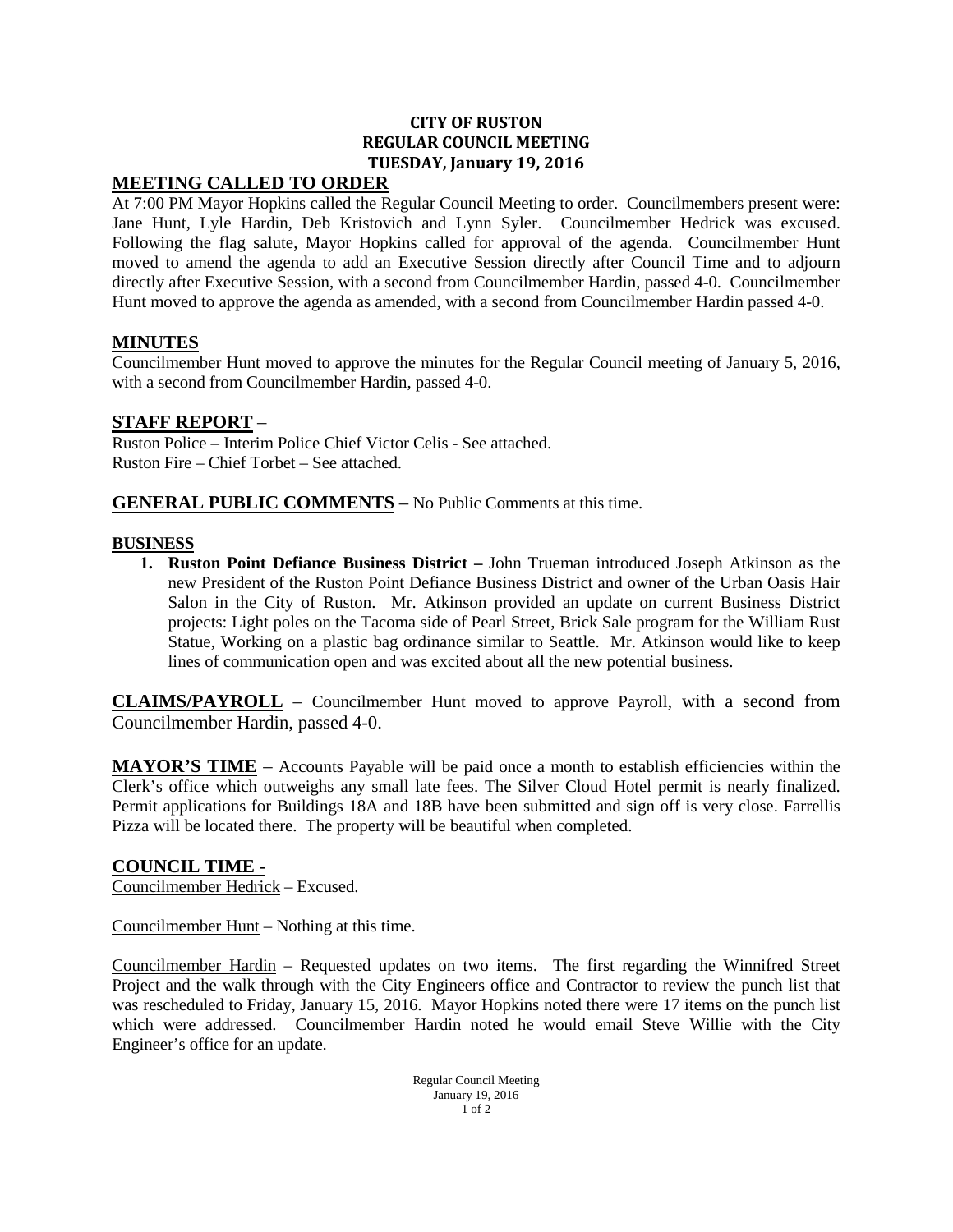CITY OF RUSTON Regular Council Minutes January 19, 2016

The second item was an update on the retaining wall failure at 51<sup>st</sup> Street. Mayor Hopkins noted this item was being reviewed by the City Attorney. In the interim the City will leave the sidewalk closed. Councilmember noted it was dangerous for pedestrians walking that route.

Councilmember Kristovich – Nothing at this time.

Councilmember Syler – Nothing at this time.

**Executive Session** - Council adjourned to Executive Session

#### **MEETING AJOURNED** -

\_\_\_\_\_\_\_\_\_\_\_\_\_\_\_\_\_\_\_\_\_\_\_\_\_\_\_\_\_\_

At 7:47 PM Councilmember Hunt moved to adjourn, with a second from Councilmember Hardin, passed 4-0.

Mayor Bruce Hopkins

\_\_\_\_\_\_\_\_\_\_\_\_\_\_\_\_\_\_\_\_\_\_\_\_\_\_\_\_\_\_\_\_\_\_

ATTEST:

Judy Grams

Regular Council Meeting January 19, 2016 2 of 2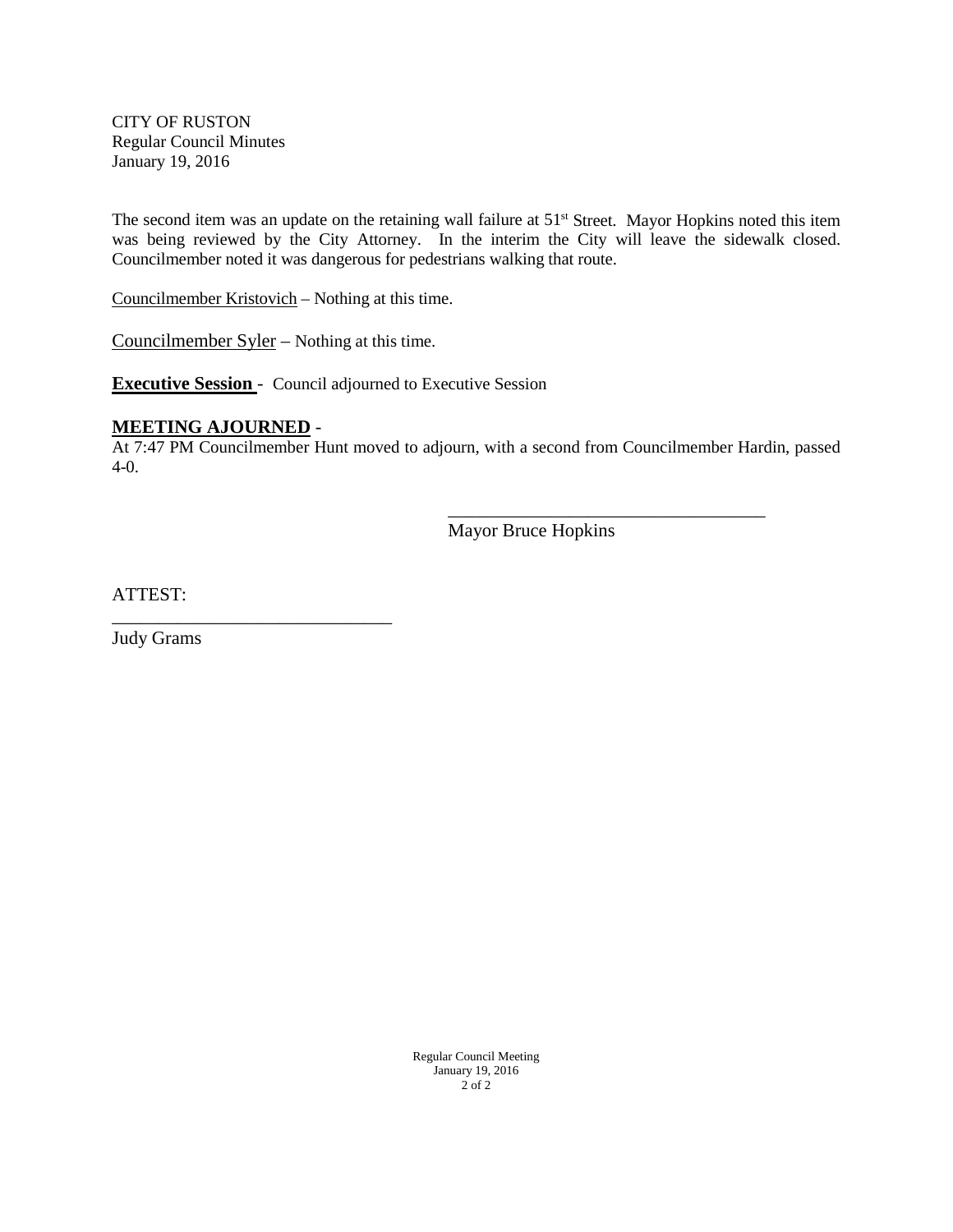

# **Chief's Report Ruston Police Department** Tuesday January 19, 2016

# **Chief of Police:**

During the month of December the Police Department responded to over 159 calls for service. Fortunately most were relatively lower in priority and there were no major incidents in the month. Things with the new CAD system seem to be getting better and SS911 is continually working out issues that arise. The police department teamed up with the fire department for the Christmas holiday and was very successful in collecting a large amount of food for the local food bank as well as a large amount of donated toys that were donated to Toys for Tots program as well as the Salvation Army. I would like to thank all of those in the community that made the food and toy drive a great success.

### **Other Personnel Issues:**

As of January 1, part time officer John Roberts was reclassified as a full time officer with the department and is doing very well. I am currently working on conducting a background investigation on another potential part time officer.

### **Civil Service Commission:**

The commission is working with the mayor at this time to fill the Chief of Police position full time.

### Officers were involved in:

In December officers responded to various types of incidents such as suspicious vehicles/persons, vehicle prowls, welfare checks, disabled vehicles, public disturbances, security checks, traffic hazards, fire/medical assists, business and residential alarms, 911 hang up calls, court order violations, animal calls, disorderly subjects, DUI's, thefts, trespass complaints, citizen assists, unwanted subjects, domestic violence calls, misdemeanor warrant arrests, and numerous traffic related arrests.

Police reports were filed in almost all of these cases.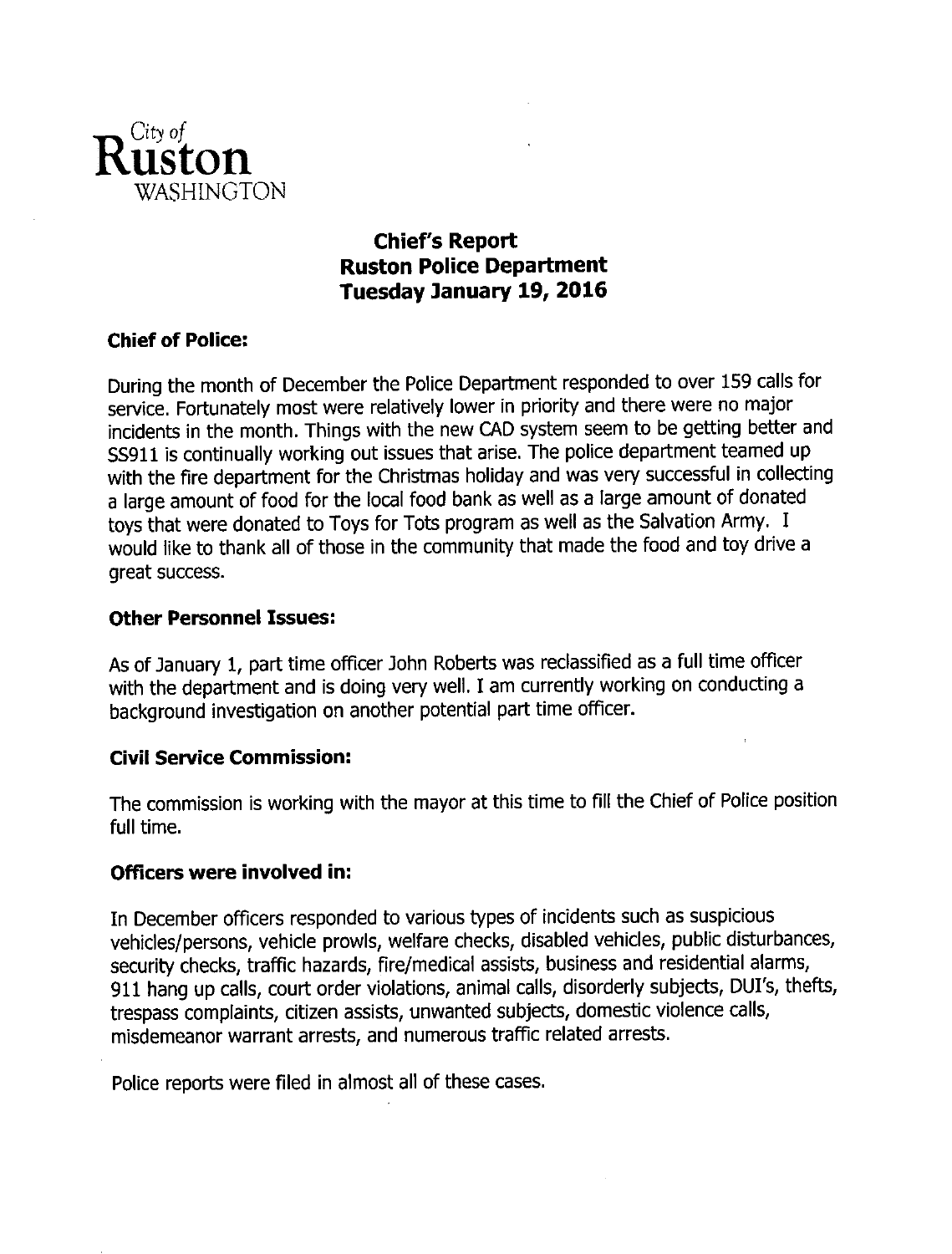# **Equipment:**

There were a couple of large repairs that needed to be made to two of our cars. I am continuing to work on the purchase of the new vehicles so that Systems for Public Safety can begin outfitting them and getting them ready for the road. As part of the SS911 contract a desktop radio was installed in the police station.

# Training:

Due to the holiday, there was no department training or meeting in the month of December. In the upcoming month we will conduct CPR/first aid recertification with the assistance of the fire department.

Please contact me by phone (253) 761-0272 or by email victor.celis@cityofruston.net if you have any questions or concerns regarding this month's report.

Submitted By: Victor M. Celis **Interim Police Chief** 01/19/16